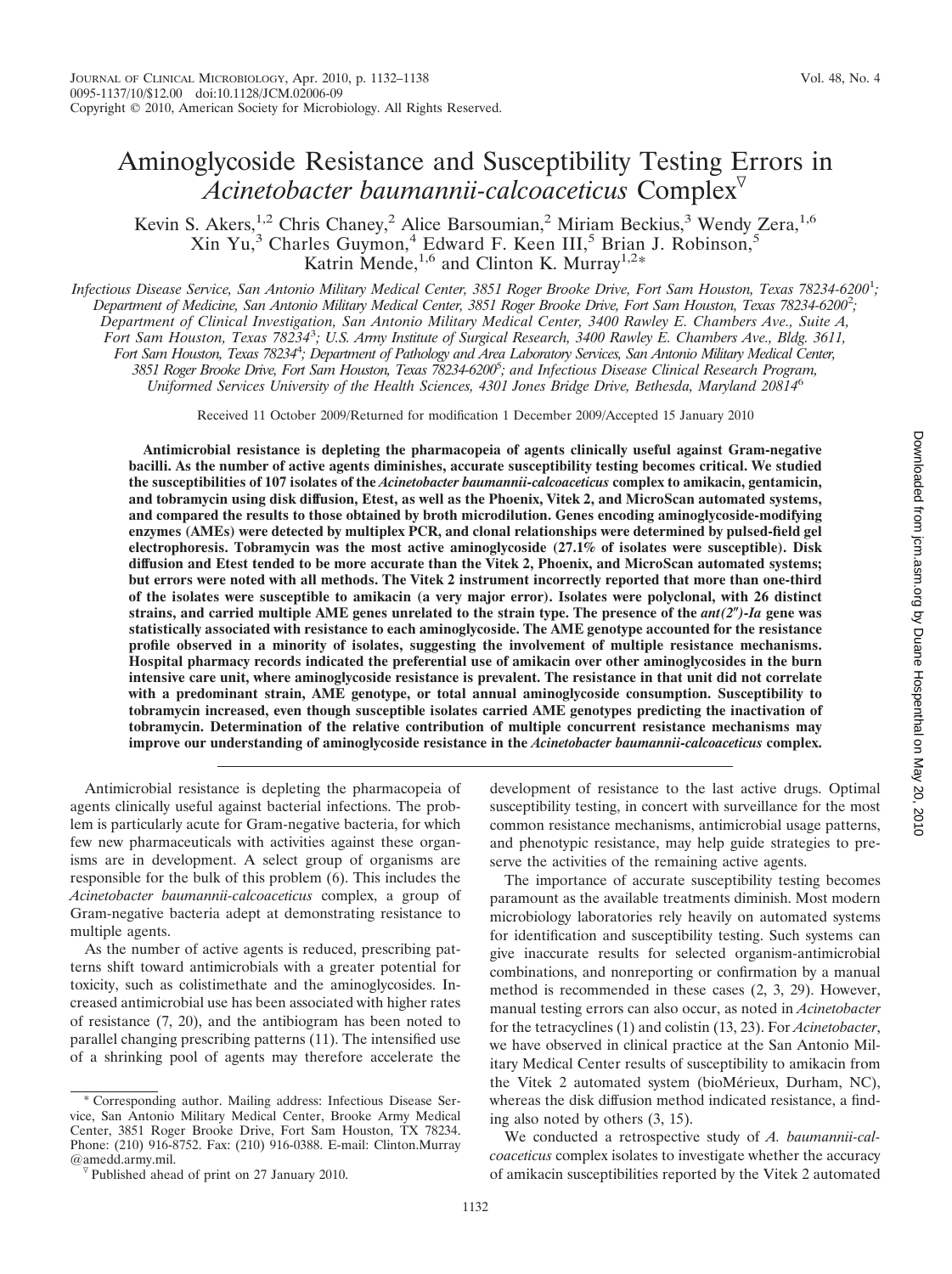| <b>Report Documentation Page</b>                       |                                                                                                                                                                                                                                                                                                                                                                                                                                                                                                                                                                                                                                                                                                                                                                                                          |                                             |                                                  |                                                     | Form Approved<br>OMB No. 0704-0188 |  |  |
|--------------------------------------------------------|----------------------------------------------------------------------------------------------------------------------------------------------------------------------------------------------------------------------------------------------------------------------------------------------------------------------------------------------------------------------------------------------------------------------------------------------------------------------------------------------------------------------------------------------------------------------------------------------------------------------------------------------------------------------------------------------------------------------------------------------------------------------------------------------------------|---------------------------------------------|--------------------------------------------------|-----------------------------------------------------|------------------------------------|--|--|
| does not display a currently valid OMB control number. | Public reporting burden for the collection of information is estimated to average 1 hour per response, including the time for reviewing instructions, searching existing data sources, gathering and<br>maintaining the data needed, and completing and reviewing the collection of information. Send comments regarding this burden estimate or any other aspect of this collection of information,<br>including suggestions for reducing this burden, to Washington Headquarters Services, Directorate for Information Operations and Reports, 1215 Jefferson Davis Highway, Suite 1204, Arlington<br>VA 22202-4302. Respondents should be aware that notwithstanding any other provision of law, no person shall be subject to a penalty for failing to comply with a collection of information if it |                                             |                                                  |                                                     |                                    |  |  |
| 1. REPORT DATE<br>2010                                 | 2. REPORT TYPE                                                                                                                                                                                                                                                                                                                                                                                                                                                                                                                                                                                                                                                                                                                                                                                           |                                             |                                                  | <b>3. DATES COVERED</b><br>00-00-2010 to 00-00-2010 |                                    |  |  |
| <b>4. TITLE AND SUBTITLE</b>                           |                                                                                                                                                                                                                                                                                                                                                                                                                                                                                                                                                                                                                                                                                                                                                                                                          |                                             |                                                  | 5a. CONTRACT NUMBER                                 |                                    |  |  |
|                                                        | <b>Aminoglycoside Resistance and Susceptibility Testing Errors in</b>                                                                                                                                                                                                                                                                                                                                                                                                                                                                                                                                                                                                                                                                                                                                    |                                             |                                                  | 5b. GRANT NUMBER                                    |                                    |  |  |
|                                                        | Acinetobacter baumannii-calcoaceticus Complex                                                                                                                                                                                                                                                                                                                                                                                                                                                                                                                                                                                                                                                                                                                                                            |                                             |                                                  |                                                     | 5c. PROGRAM ELEMENT NUMBER         |  |  |
| 6. AUTHOR(S)                                           |                                                                                                                                                                                                                                                                                                                                                                                                                                                                                                                                                                                                                                                                                                                                                                                                          |                                             |                                                  | <b>5d. PROJECT NUMBER</b>                           |                                    |  |  |
|                                                        |                                                                                                                                                                                                                                                                                                                                                                                                                                                                                                                                                                                                                                                                                                                                                                                                          |                                             |                                                  | 5e. TASK NUMBER                                     |                                    |  |  |
|                                                        |                                                                                                                                                                                                                                                                                                                                                                                                                                                                                                                                                                                                                                                                                                                                                                                                          | 5f. WORK UNIT NUMBER                        |                                                  |                                                     |                                    |  |  |
|                                                        | 7. PERFORMING ORGANIZATION NAME(S) AND ADDRESS(ES)<br><b>Infectious Disease Service, San Antonio Military Medical Center, 3851</b><br>Roger Brooke Drive, Fort Sam Houston, TX, 78234-6200                                                                                                                                                                                                                                                                                                                                                                                                                                                                                                                                                                                                               | 8. PERFORMING ORGANIZATION<br>REPORT NUMBER |                                                  |                                                     |                                    |  |  |
|                                                        | 9. SPONSORING/MONITORING AGENCY NAME(S) AND ADDRESS(ES)                                                                                                                                                                                                                                                                                                                                                                                                                                                                                                                                                                                                                                                                                                                                                  |                                             |                                                  | 10. SPONSOR/MONITOR'S ACRONYM(S)                    |                                    |  |  |
|                                                        |                                                                                                                                                                                                                                                                                                                                                                                                                                                                                                                                                                                                                                                                                                                                                                                                          |                                             | <b>11. SPONSOR/MONITOR'S REPORT</b><br>NUMBER(S) |                                                     |                                    |  |  |
| 12. DISTRIBUTION/AVAILABILITY STATEMENT                | Approved for public release; distribution unlimited                                                                                                                                                                                                                                                                                                                                                                                                                                                                                                                                                                                                                                                                                                                                                      |                                             |                                                  |                                                     |                                    |  |  |
| <b>13. SUPPLEMENTARY NOTES</b>                         |                                                                                                                                                                                                                                                                                                                                                                                                                                                                                                                                                                                                                                                                                                                                                                                                          |                                             |                                                  |                                                     |                                    |  |  |
| 14. ABSTRACT                                           |                                                                                                                                                                                                                                                                                                                                                                                                                                                                                                                                                                                                                                                                                                                                                                                                          |                                             |                                                  |                                                     |                                    |  |  |
| <b>15. SUBJECT TERMS</b>                               |                                                                                                                                                                                                                                                                                                                                                                                                                                                                                                                                                                                                                                                                                                                                                                                                          |                                             |                                                  |                                                     |                                    |  |  |
| 16. SECURITY CLASSIFICATION OF:<br>17. LIMITATION OF   |                                                                                                                                                                                                                                                                                                                                                                                                                                                                                                                                                                                                                                                                                                                                                                                                          |                                             |                                                  | 18. NUMBER                                          | 19a. NAME OF                       |  |  |
| a. REPORT<br>unclassified                              | <b>ABSTRACT</b><br>b. ABSTRACT<br>c. THIS PAGE<br>Same as<br>unclassified<br>unclassified<br><b>Report (SAR)</b>                                                                                                                                                                                                                                                                                                                                                                                                                                                                                                                                                                                                                                                                                         |                                             |                                                  | OF PAGES<br>7                                       | <b>RESPONSIBLE PERSON</b>          |  |  |

**Standard Form 298 (Rev. 8-98)**<br>Prescribed by ANSI Std Z39-18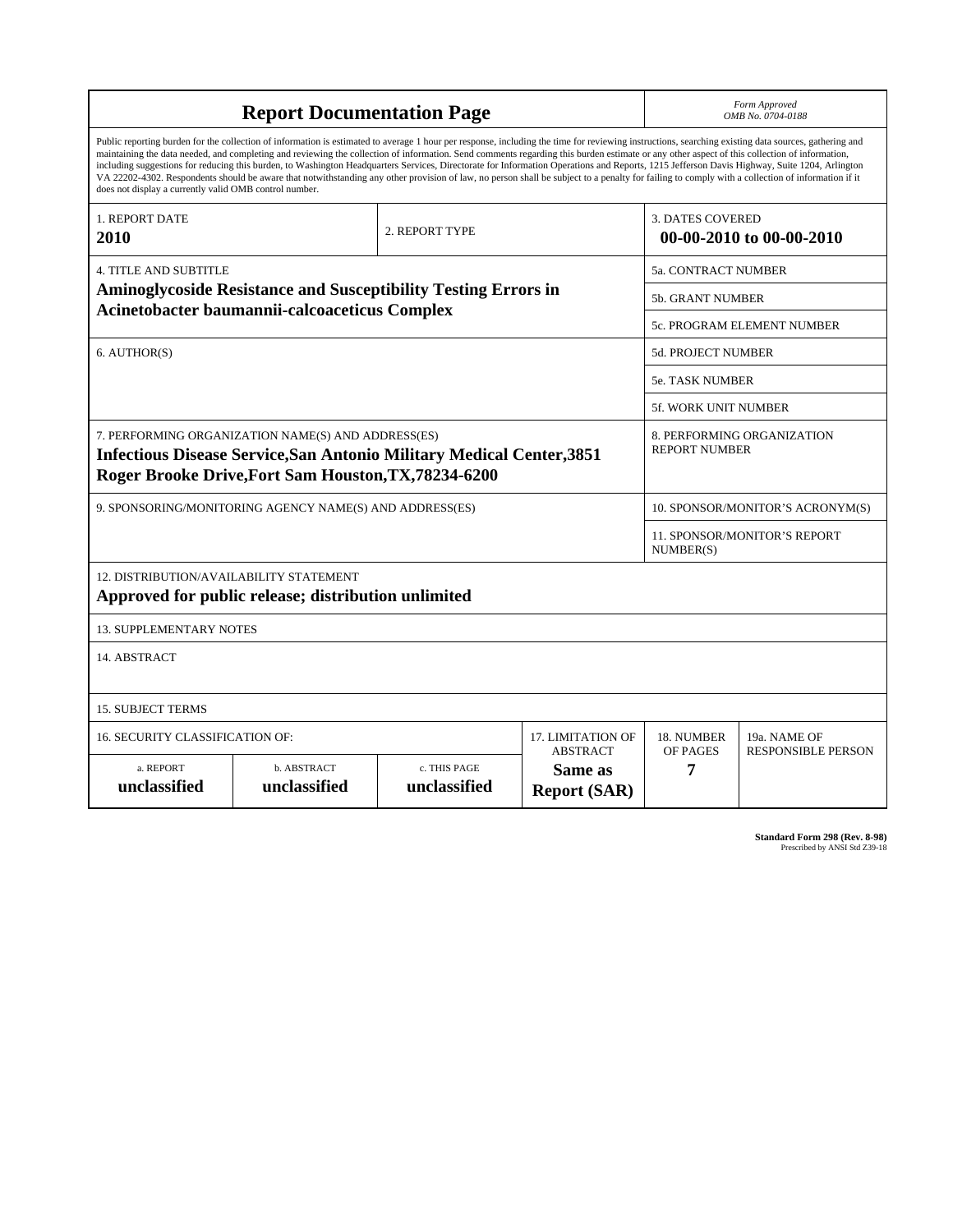system for these organisms might be influenced by the presence of aminoglycoside-modifying enzymes (AMEs), as was recently reported to occur in association with the *armA* 16S rRNA methylase (18). In addition, we sought to assess the accuracies of common testing methods, determine the antibiograms for clinically useful aminoglycosides, and survey the distribution of AME genotypes among the *Acinetobacter* isolates at the San Antonio Military Medical Center. We hypothesized that the high rates of aminoglycoside resistance present in our burn intensive care unit (ICU) correlate with AME genes and would correspond to aminoglycoside usage, as previously observed for *Acinetobacter* (7) and other Gram-negative organisms (20).

#### **MATERIALS AND METHODS**

**Bacterial isolates.** A total of 107 nonrecurring isolates of *Acinetobacter baumannii-calcoaceticus* complex from a blood or a wound infection of a single patient occurring at our facility between 2006 and 2008 were studied, including 45 isolates arising from infections in the burn intensive care unit. The strains were stored in glycerol at  $-80^{\circ}$ C and were passaged twice on blood agar plates (Remel, Lenexa, KS) before they were tested. *A. baumannii* BM2686 (19), *Citrobacter freundii* 971, *Serratia marcescens* 972, and *Enterobacter cloacae* 973 [which contain  $aac(6')$ -*Ih*,  $ant(2'')$ -*Ia*,  $aac(3)$ -*I*, and  $aac(3)$ -*II*, respectively] were used as positive controls in PCR amplifications of the AME genes (kindly provided by Michel Simonet, University of Lille, Lille, France). *Escherichia coli* ATCC 87419 containing *aac(6*-*)-Ib* and *E. coli* ATCC 87434 containing *aph(3*-*)-VIa* were obtained commercially (American Type Culture Collection, Manassas, VA).

**Bacterial identification.** Isolates were identified by using the Vitek 2 (bio-Mérieux) and Phoenix (Becton Dickinson and Co., Franklin Lakes, NJ) automated microbiology systems. In addition, all isolates were examined by PCR amplification for the presence of the  $bla_{\rm OXA{\text -}51{\text -}like}$  beta-lactamase gene intrinsic to *A. baumannii*, according to previously published methods (33). Amplified ribosomal DNA restriction analysis (ARDRA) was performed with the restriction enzymes AluI, HinfI, HhaI, RsaI, MboI, and MspI, as described previously (34).

**PFGE.** Clonal relationships were assessed by pulsed-field gel electrophoresis (PFGE) by the Pulsenet protocol of the Centers for Disease Control and Prevention, with modifications for *Acinetobacter* being used (8). Genomic DNA was prepared with a CHEF bacterial genomic DNA plug kit (Bio-Rad Laboratories, Hercules, CA), digested with ApaI (New England BioLabs, Ipswich, MA) overnight at room temperature, and separated on a 1% SeaKem Gold agarose gel in  $0.5\times$  Tris-borate-EDTA buffer. PFGE was performed with a CHEF-DR III system (Bio-Rad Laboratories) and a gradient of 6 V/cm at a 120° angle, with the pulse time increasing from 5 to 20 s. Electrophoresis was run at 14°C for 18.5 h. DNA from *Salmonella enterica* serovar Braenderup ATCC BAA-664 was used as a molecular size standard. The gels were stained with 1 mg/ml ethidium bromide for 30 min, followed by three 30-min cycles of destaining in water. Gel images were captured with a GeneFlash gel documentation system (Syngene, Frederick, MD) and analyzed with BioNumerics software (Applied Maths Inc., Austin, TX). The PFGE patterns were interpreted and grouped into pulsed-field types by using established criteria (32).

**Antimicrobial susceptibility testing.** The susceptibilities of the isolates and the MICs of gentamicin, tobramycin, and amikacin for the isolates were determined by broth microdilution with cation-adjusted Mueller-Hinton broth and disk diffusion, by use of the methods and interpretive criteria of the CLSI (36, 37), and by Etest (AB Biodisk, Solna, Sweden), according to the manufacturer's instructions. The susceptibilities of all isolates were determined from a single measurement. Manual colony counts were performed to verify the bacterial density of the inoculum solutions used for the manual methods. The isolates also underwent susceptibility testing with the Vitek 2 (bioMérieux), MicroScan WalkAway (Siemens, Deerfield, IL), and Phoenix (Becton Dickinson and Co.) automated systems, according to the manufacturers' instructions. Phoenix ID-123 panels and MicroScan-Neg MIC type 32 panels were used. Due to the modernization of the clinical laboratory, susceptibilities for clinical use had initially been obtained by use of the Vitek GNS 121 card, and for later isolates they were obtained by use of the AST-GN15 card. As tobramycin is not included on the latter card, susceptibilities to tobramycin were determined, when necessary, by using the Vitek AST-GN25 card. The discordance of the results between the reference broth

|  |  |  | TABLE 1. Primer sequences used in the study |  |  |  |  |
|--|--|--|---------------------------------------------|--|--|--|--|
|--|--|--|---------------------------------------------|--|--|--|--|

| Primer<br>set  | Nucleotide sequence $(5' \rightarrow 3')^a$         | Target<br><b>DNA</b> |
|----------------|-----------------------------------------------------|----------------------|
| 1a             | F: GACATAAGCCTGTTCGGTT<br>R: CCCGCTTTCTCGTAGCA      | $aac(3)$ -Ia         |
| 1 <sub>b</sub> | F: ATGCATACGCGGAAGGC<br>R: TGCTGGCACGATCGGAG        | $aac(3)$ -IIa        |
| 1c             | F: TGCCGATATCTGAATC<br>R: ACACCACACGTTCAG           | $aac(6')$ -Ih        |
| 2a             | F: CGGAAACAGCGTTTTAGA<br>R: TTCCTTTTGTCAGGTC        | $aph(3')-VI$         |
| 2 <sub>b</sub> | F: ATCTGCCGCTCTGGAT<br>R: CGAGCCTGTAGGACT           | $ant(2")$ -Ia        |
| 2c             | F: GAGGAAGGTGGGGATGACGT<br>R: AGGCCCGGGAACGTATTCAC  | rrn                  |
| 3a             | F: CGAGCATCAAATGAAACTGC<br>R: GCGTTGCCAATGATGTTACAG | $aph(3')$ -Ia        |
| 3 <sub>b</sub> | F: TATGAGTGGCTAAATCGAT<br>R: CCCGCTTTCTCGTAGCA      | $aac(6')$ -Ib        |

*<sup>a</sup>* F, forward primer; R, reverse primer.

microdilution and the other methods were tabulated as very major errors (susceptibility was reported when the isolate was resistant), major errors (resistance was reported when the isolate was susceptible), or minor errors (intermediate was reported when the isolate was resistant or susceptible, or vice versa) (12).

**Gene amplification and detection.** Three multiplex PCR assays were conducted by a previously described method (27) to identify DNA sequences encoding the aminoglycoside acetyltransferase (AAC), adenyltransferase (ANT), and phosphotransferase (APH) enzymes in *A. baumannii*. Triplex assay 1 included primers for the amplification of *aac(3)-Ia*, *aac(3)-IIa*, and *aac(6*-*)-Ih* (Table 1, primer sets 1a to 1c, respectively). Triplex assay 2 included primers for the amplification of *aph(3*-*)-VI*, *ant(2)-Ia*, and *rrn* (Table 1, primer sets 2a to 2c, respectively). Duplex assay 3 included primers for the amplification of *aph(3*-*)-Ia* and *aac(6'*)-*Ib* (Table 1, primer sets 3a and 3b, respectively). The amplification of *rrn*, a 16S rRNA gene fragment highly conserved among bacterial species, served as an internal control. The primer concentrations for *rrn* were reduced to improve the operating characteristics of the assay. Genomic DNA extracted from each bacterial isolate was used as the template. Primers developed from previously published sequences (27) were obtained commercially (Midland Certified Reagent Company, Midland, TX). Each reaction mixture contained  $1\times$  Eppendorf Master Mix (Eppendorf North America, Westbury, NY), 0.5 µl of 2.5 mM  $Mg^{2+}$ , 10 pmol of forward and reverse primers (0.5 pmol for the primers for *rrn*), and 20 ng of template DNA in a final volume of  $25 \mu$ l. An initial denaturation step was carried out at 95°C for 5 min, followed by 30 cycles of amplification. Each cycle consisted of denaturation for 30 s at 95°C and annealing for 1 min at 49°C (triplex assays 1 and 2) or 54°C (duplex assay 3), followed by extension for 1 min at 72°C. The extension step was prolonged by 5 min for the final cycle. The reaction products were separated by agarose gel electrophoresis, stained with ethidium bromide, and visualized by irradiation with UV light. Amplimers were identified by estimation of their lengths (in base pairs) by using a DNA ladder and were compared to the reaction products of the positive controls. Positive and negative controls were included with each reaction.

**Predicted phenotypes.** The expected phenotypes for aminoglycoside susceptibility were predicted from the genotype by the use of biochemical studies of substrate specificity and consensus reviews (5, 10, 14, 25, 26, 30, 38).

**Aminoglycoside usage in the burn intensive care unit.** The annual total usage of intravenous amikacin, gentamicin, and tobramycin in the burn intensive care unit from 2006 to 2008 was calculated from the dispensing records provided by the hospital pharmacy.

**Statistical methods.** The  $\chi^2$  test was used to examine the association of aminoglycoside resistance with genes encoding aminoglycoside-modifying enzymes.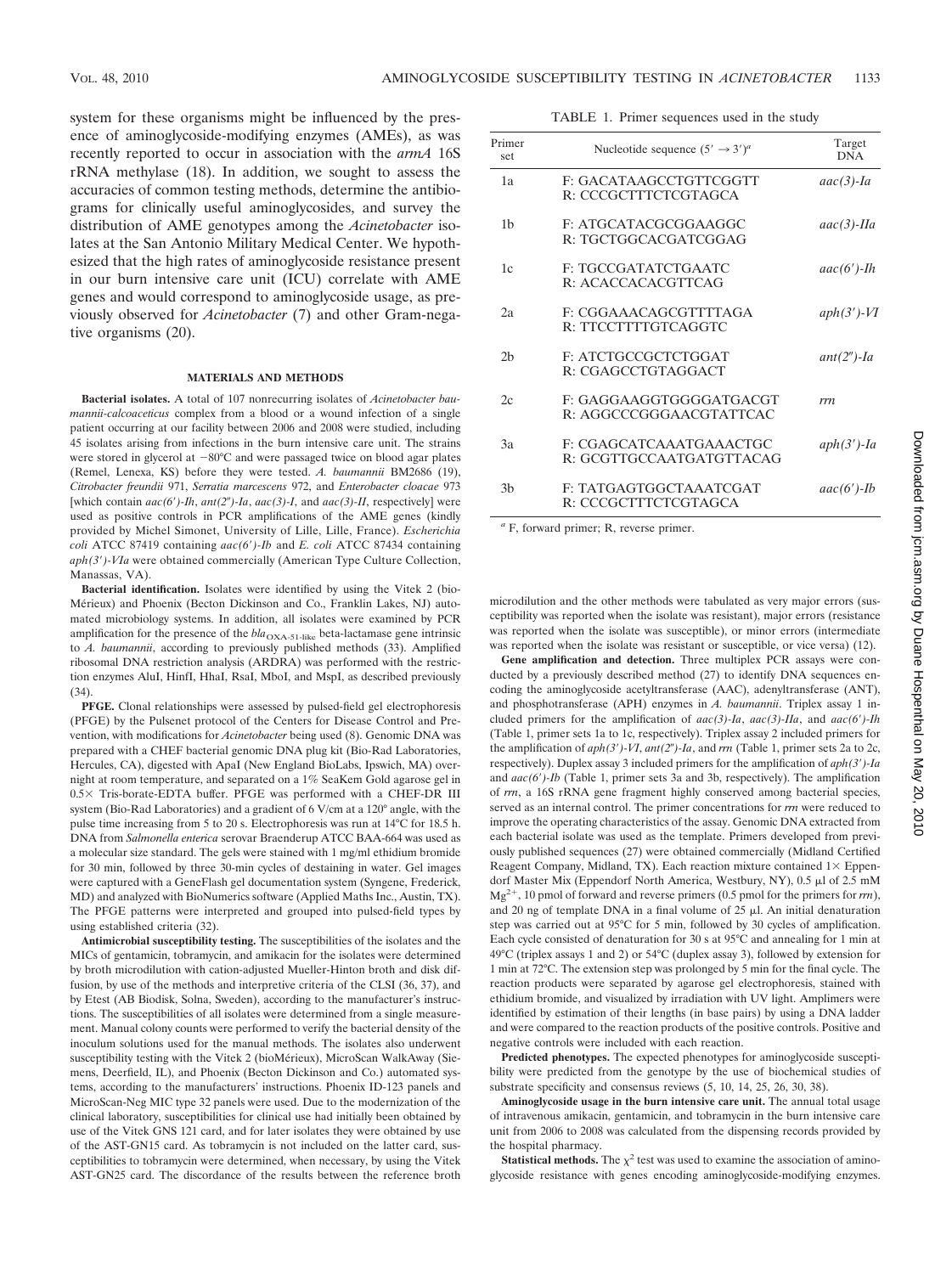**PFGE Apal**<br>Dice (Opt:1.50%) (Tol 1.0%-1.0%)



FIG. 1. PFGE patterns of 107 *Acinetobacter baumannii-calcoaceticus* complex isolates used in this study.

TABLE 2. MICs and error rates obtained for 107 isolates of the *Acinetobacter baumannii-calcoaceticus* complex tested for susceptibility to three aminoglycosides by six methods

| Drug and         | MIC (µg/ml) |            | $% S^a$ | VME <sup><math>b</math></sup> (%) | $MEc(\%)$ | $mE^d$ (%)     |  |
|------------------|-------------|------------|---------|-----------------------------------|-----------|----------------|--|
| method           | 50%         | 90%        |         |                                   |           |                |  |
| Amikacin         |             |            |         |                                   |           |                |  |
| $DD^e$           |             |            | 16.8    | 0.9                               | 0         | $\theta$       |  |
| ET <sup>f</sup>  | 128         | $\geq 256$ | 16.8    | 0.9                               | $\theta$  | $\theta$       |  |
| MicroScan        | $\geq 32$   | $\geq 32$  | 15.9    | 0.9                               | 0.9       | $\theta$       |  |
| Phoenix          | $\geq 32$   | $\geq 32$  | 21.5    | 5.6                               | $\theta$  | 13.1           |  |
| Vitek 2          | $\geq 16$   | $\geq 64$  | 53.3    | 36.4                              | $\theta$  | 13.1           |  |
| BMD <sup>g</sup> | 128         | $\geq 256$ | 16.8    |                                   |           |                |  |
| Gentamicin       |             |            |         |                                   |           |                |  |
| DD               |             |            | 4.7     | $\overline{0}$                    | $\theta$  | $\theta$       |  |
| ET               | $\geq 256$  | $\geq 256$ | 4.7     | $\theta$                          | $\theta$  | $\theta$       |  |
| MicroScan        | $\geq$ 8    | $\geq 8$   | 4.7     | $\theta$                          | $\theta$  | $\overline{0}$ |  |
| Phoenix          | $\geq$ 8    | $\geq 8$   | 5.6     | $\theta$                          | 0.9       | $\theta$       |  |
| Vitek 2          | $\geq 16$   | $\geq 16$  | 4.8     | $\theta$                          | $\theta$  | 8.4            |  |
| <b>BMD</b>       | $\geq 32$   | $\geq 32$  | 4.7     |                                   |           |                |  |
| Tobramycin       |             |            |         |                                   |           |                |  |
| DD               |             |            | 27.1    | 2.8                               | 1.9       | 3.7            |  |
| ET               | 24          | $\geq 64$  | 28.0    | 2.8                               | 1.9       | $\theta$       |  |
| MicroScan        | $\geq 8$    | $\geq 8$   | 27.1    | 1.9                               | 2.8       | 4.7            |  |
| Phoenix          | $\geq 8$    | $\geq 8$   | 30.8    | 5.6                               | 0.9       | 4.7            |  |
| Vitek 2          | 8           | $\geq 16$  | 43.8    | 13.1                              | 0.0       | 23.4           |  |
| <b>BMD</b>       | $\geq 32$   | $\geq 32$  | 27.1    |                                   |           |                |  |

*<sup>a</sup>* S, susceptible.

*b* VME, very major error.

*<sup>c</sup>* ME, major error. *<sup>d</sup>* mE, minor error.

*<sup>e</sup>* DD, disk diffusion.

*<sup>f</sup>* ET, Etest.

*<sup>g</sup>* BMD, broth microdilution.

Statistical tests were performed with the SPSS program (version 16.0; SPSS Inc., Chicago, IL). A  $P$  value of  $\leq 0.05$  was considered statistically significant.

## **RESULTS**

**Characterization of clinical isolates.** All isolates were identified by the clinical laboratory as members of the *A. baumannii-calcoaceticus* complex by use of the Vitek 2 instrument, and their identities were subsequently confirmed by use of the Phoenix instrument. In addition, isolates were characterized by various molecular methods. PFGE revealed 26 distinct clonal groups (Fig. 1). By the ARDRA method, 48 isolates were determined to be *A. baumannii* and 19 were determined to be *A. calcoaceticus*. The restriction enzyme digestion products of 40 isolates did not match those of *A. baumannii* or *A. calcoaceticus* reference strains, and thus, the strains could not be further resolved within the *A. baumannii-calcoaceticus* complex by these methods. However, the *bla*<sub>OXA-51-like</sub> beta-lactamase gene characteristic of *A. baumannii* was present in all the isolates.

**Aminoglycoside susceptibility and error rates.** The susceptibilities of the isolates to the aminoglycosides used at the San Antonio Military Medical Center were determined by multiple manual and automated methods, and the discordance of the results compared with those of the reference method (broth microdilution) was tabulated (Table 2). The activities of the aminoglycosides against the isolates were limited, with tobramycin being the most active agent tested. The levels of cate-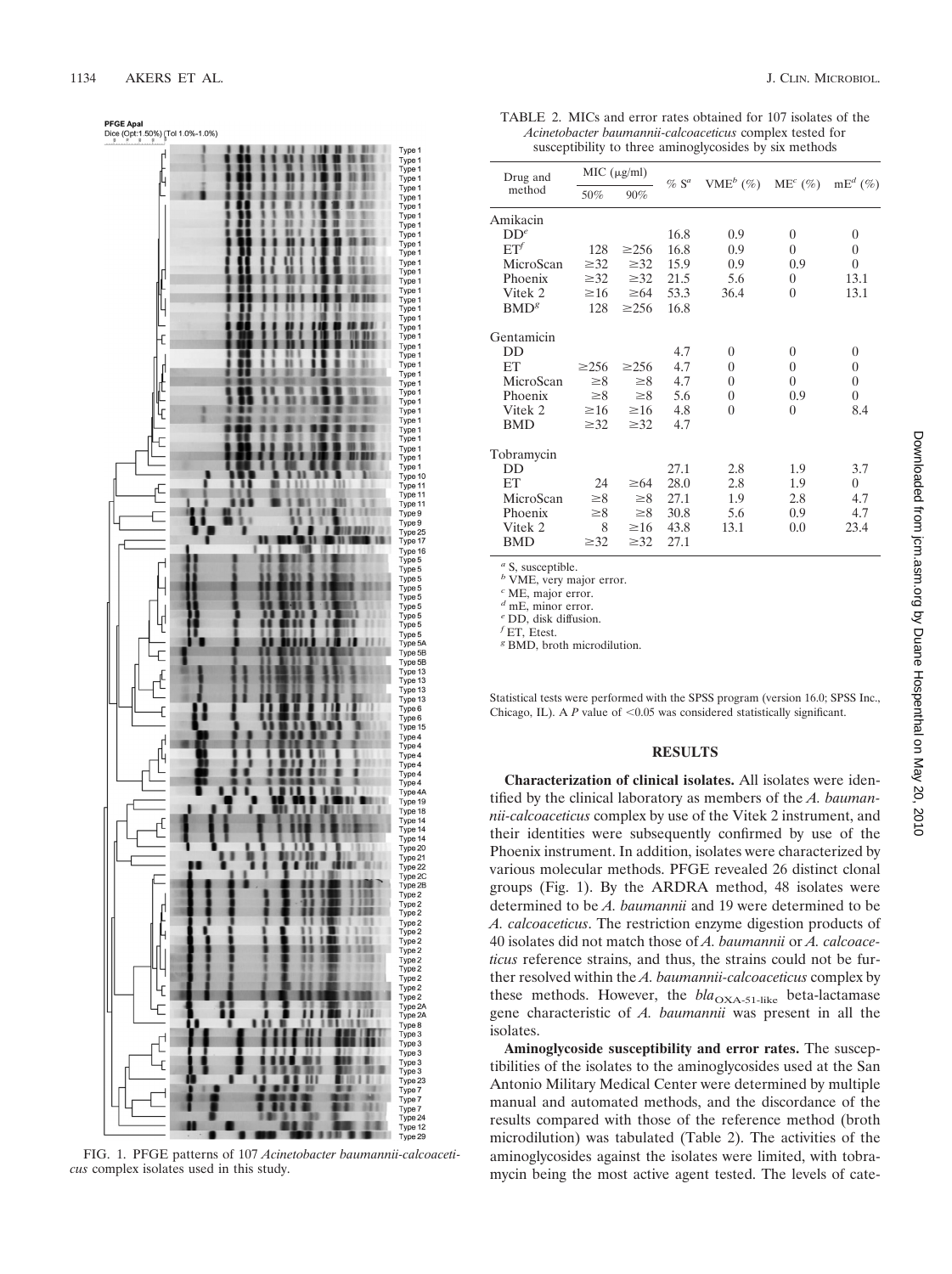TABLE 3. Frequency of aminoglycoside-modifying enzyme genotypes, their predicted substrate specificity, number susceptible by the broth microdilution method, and correlation of PFGE types of 107 clinical isolates of *Acinetobacter baumannii-calcoaceticus* complex

| Genotype                                | No. $(\%)$ of<br>isolates | Subtrate $(s)^a$ | No. of isolates<br>susceptible to <sup><math>a</math></sup> : |                |                  | $PFGEb$ type(s) (no. of isolates)                |
|-----------------------------------------|---------------------------|------------------|---------------------------------------------------------------|----------------|------------------|--------------------------------------------------|
|                                         |                           |                  | <b>GEN</b>                                                    | <b>TOB</b>     | <b>AMK</b>       |                                                  |
| $aph(3')$ -Ia + ant(2")-Ia              | 38 (35.5)                 | GEN, TOB         | $\overline{0}$                                                |                | 2                | $1(31), 8(1), 10(1), 11(3), 18(1), 21(1)$        |
| $ant(2")$ -Ia                           | 23(21.5)                  | GEN, TOB         | 0                                                             | $\theta$       |                  | $2(15)$ , 3(5), 17(1), 23(1), 25(1)              |
| $aac(6')$ -Ih + aph(3')-Ia              | 11(10.3)                  | TOB, AMK         |                                                               | 9              | 9                | $4(4)$ , 6 $(1)$ , 7 $(1)$ , 13 $(4)$ , 22 $(1)$ |
| $aac(3)$ -Ia                            | 9(8.4)                    | <b>GEN</b>       | 3                                                             | 7              | 3                | $5(6)$ , 16 $(1)$ , 24 $(1)$ , 29 $(1)$          |
| $aac(6')$ -Ih                           | 6(5.6)                    | TOB, AMK         |                                                               |                | $\boldsymbol{0}$ | 5(6)                                             |
| $aac(3)$ -IIa                           | 4(3.7)                    | GEN, TOB         | $\theta$                                                      | $\overline{0}$ | $\boldsymbol{0}$ | 14(3), 20(1)                                     |
| $aac(3)$ -Ia + aph(3')-Ia               | 4(3.7)                    | <b>GEN</b>       |                                                               |                | 2                | 1(1), 4(2), 6(1)                                 |
| $aac(3)$ -Ia + ant(2")-Ia               | 2(1.9)                    | GEN, TOB         |                                                               | $\theta$       | $\overline{0}$   | 9(2)                                             |
| $aac(3)$ -Ia + aph(3')-Ia + aph(3')-VI  | 2(1.9)                    | <b>GEN</b>       | $\theta$                                                      |                | $\boldsymbol{0}$ | 7(2)                                             |
| $aac(3)$ -Ia + aph(3')-VI               | 1(0.9)                    | GEN, AMK         | 0                                                             |                | $\overline{0}$   | 4(1)                                             |
| $aac(6') - Ib + ant(2'') - Ia$          | 1(0.9)                    | GEN, TOB, AMK    | $\theta$                                                      | $\theta$       | $\overline{0}$   | 12(1)                                            |
| $aac(6')$ -Ih + $aph(3')$ -VI           | 1(0.9)                    | TOB, AMK         |                                                               |                | $\overline{0}$   | 15(1)                                            |
| $aph(3')$ -Ia + $aph(3')$ -VI           | 1(0.9)                    |                  |                                                               |                | $\overline{0}$   | 1(1)                                             |
| $aph(3')-VI + ant(2'')-Ia$              | 1(0.9)                    | GEN, TOB, AMK    | 0                                                             | 0              | $\overline{0}$   | 2(1)                                             |
| $aac(3)$ -Ia + aph(3')-Ia + ant(2")-Ia  | 1(0.9)                    | GEN, TOB         | $\theta$                                                      | $\theta$       | $\overline{0}$   | 1(1)                                             |
| $aac(6')$ -Ih + aph(3')-Ia + ant(2")-Ia | 1(0.9)                    | GEN, TOB         |                                                               | $\theta$       | $\overline{0}$   | 1(1)                                             |
| None present                            | 1(0.9)                    |                  |                                                               |                |                  | 19(1)                                            |

*<sup>a</sup>* GEN, gentamicin; TOB, tobramycin; AMK, amikacin.

*<sup>b</sup>* PFGE, pulsed-field gel electrophoresis.

gorical agreement of the results obtained by disk diffusion, by Etest, and with the MicroScan instrument with the results of broth microdilution were high for all three drugs. More manual testing errors occurred for tobramycin than for amikacin or gentamicin. High very major error and minor error rates were observed when susceptibility to amikacin and tobramycin was tested with the Phoenix and the Vitek 2 instruments.

**Aminoglycoside-modifying enzymes.** Aminoglycoside-modifying enzymes were inferred to be present by demonstration of the corresponding gene. All seven AME genes included in the multiplex PCR were present singly or in combination (Table 3). Forty-two isolates (39.3%) had one AME gene, 60 isolates  $(56.1\%)$  had two AME genes, 4 isolates  $(3.7\%)$  had three AME genes, and one pansusceptible isolate (0.9%) had no AME gene. The five most common AME genotypes were found in 87 of 107 isolates (81.3%), representing 19 (73.1%) of the 26 PFGE strains. The *ant(2)-Ia* gene was statistically significantly associated with aminoglycoside resistance ( $\chi^2$  test, *P* < 0.001 for amikacin and tobramycin and  $P = 0.013$  for gentamicin). Aminoglycoside resistance matched the predicted phenotype in 84 of 87 isolates (96.6%) for gentamicin, 69 of 89 isolates (77.5%) for tobramycin, and 12 of 21 isolates (57.1%) for amikacin. However, susceptibility to all three aminoglycosides matched the predicted phenotype in only nine isolates (8.4%). Susceptibility was retained in the presence of a gene for a potentially inactivating

AME in 3 isolates (3.4%) for gentamicin, 16 isolates (18.0%) for tobramycin, and 9 isolates (42.9%) for amikacin.

**Influence of annual aminoglycoside usage on phenotypes and genotypes.** To determine the effect of aminoglycoside use on resistance rates and AME gene prevalence, a subset of 45 isolates from the burn intensive care unit were compared by year of occurrence and annual aminoglycoside use in that unit (Table 4). The rate of amikacin use greatly exceeded that of tobramycin or gentamicin. The susceptibilities of the isolates matched those predicted by the AME genotype for 36 of 36 isolates (100%) for gentamicin, 29 of 37 isolates (78.4%) for tobramycin, and 6 of 8 isolates (75%) for amikacin (Table 5). In contrast, genotypes and phenotypes were matched for all three aminoglycosides in only 2 of 45 isolates (4.4%). Susceptibility was retained in the presence of a potentially inactivating AME gene in eight isolates (21.6%) for tobramycin and two isolates (25.0%) for amikacin. All isolates from the burn ICU having a gentamicin-inactivating AME gene were resistant to gentamicin. The incidence of tobramycin susceptibility among the burn ICU isolates increased over the 3-year period, but this did not correlate with convergence toward a single strain or the absence of a tobramycin resistance gene. In fact, tobramycin-inactivating AME genes were found in all strains from 2008, when the rate of tobramycin susceptibility was the greatest. Multiple PFGE

TABLE 4. Total annual aminoglycoside usage in the burn intensive care unit

|      | Amikacin                    |                                       |                             | Tobramvcin                             | Gentamicin                  |                                       |  |
|------|-----------------------------|---------------------------------------|-----------------------------|----------------------------------------|-----------------------------|---------------------------------------|--|
| Yr   | Total annual<br>usage $(g)$ | No. $(\%)$ of isolates<br>susceptible | Total annual<br>usage $(g)$ | No. $(\% )$ of isolates<br>susceptible | Total annual<br>usage $(g)$ | No. $(\%)$ of isolates<br>susceptible |  |
| 2006 | 326.4                       | (9.1)                                 | 15.0                        | 1(9.1)                                 | 15.3                        | 0(0)                                  |  |
| 2007 | 514.9                       | 0(0)                                  | 1.3                         | 5(23.8)                                | 7.0                         | 1(4.8)                                |  |
| 2008 | 506.3                       | 3(23.1)                               | 19.4                        | 9(69.2)                                |                             | 0(0)                                  |  |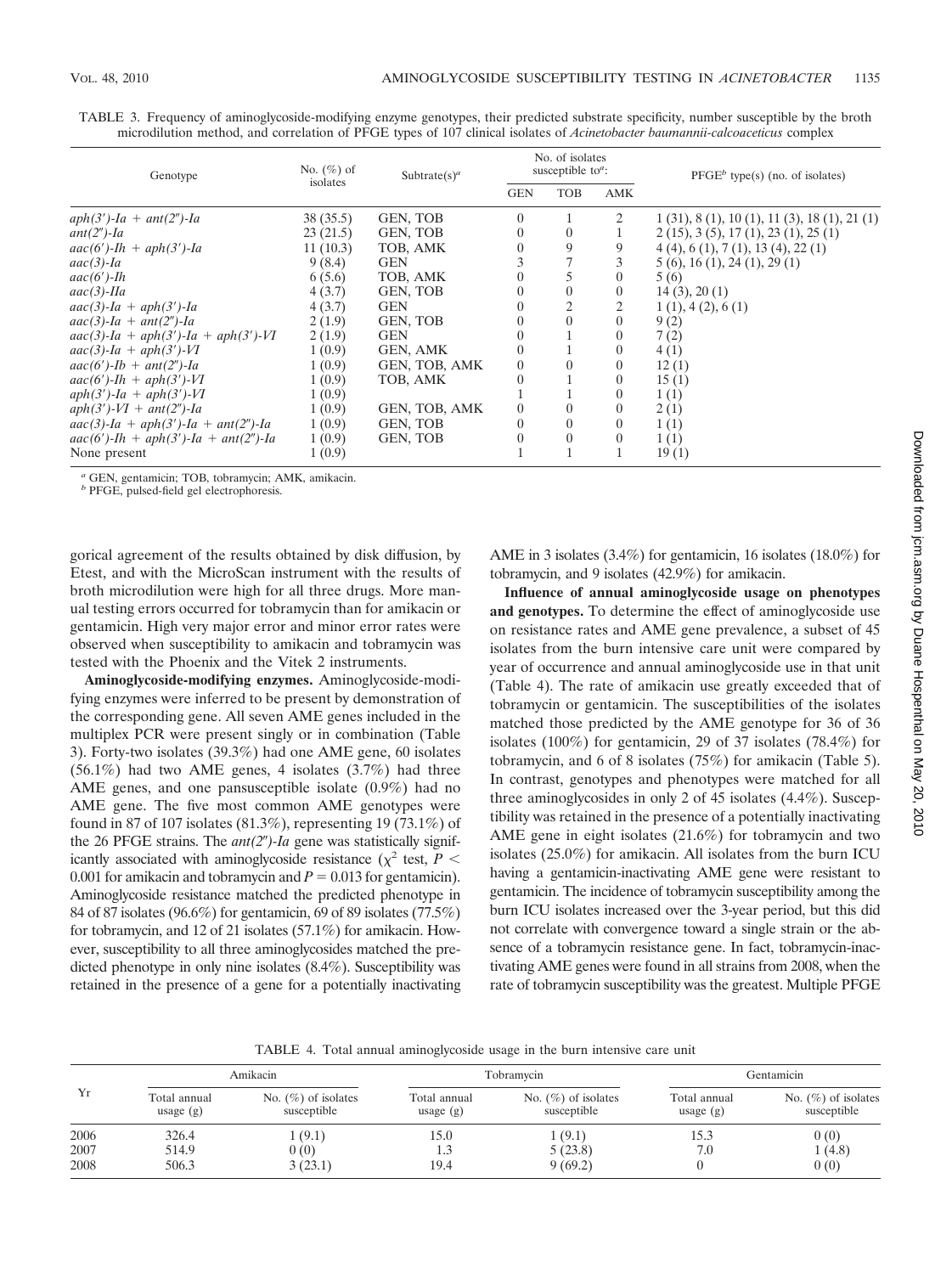|                                        |                           |             | PFGE type (no. of isolates) |             |  |  |
|----------------------------------------|---------------------------|-------------|-----------------------------|-------------|--|--|
| Genotype                               | Substrate(s) <sup>a</sup> | 2006        | 2007                        | 2008        |  |  |
| $ant(2")$ -Ia                          | GEN, TOB                  | 3(2)        | 2(3)                        |             |  |  |
| $aac(3)$ -Ia                           | <b>GEN</b>                |             | 5(4)                        | 5(1)        |  |  |
| $aac(6')$ -Ih                          | TOB, AMK                  |             |                             | 5(5)        |  |  |
| $aac(3)$ -IIa                          | GEN, TOB                  |             |                             | 14(2)       |  |  |
| $aac(3)$ -Ia + aph(3')-Ia              | <b>GEN</b>                | 4(1)        |                             |             |  |  |
| $aac(3)$ -Ia + ant(2")-Ia              | GEN, TOB                  |             | 9(1)                        |             |  |  |
| $aac(6')$ -Ih + aph(3')-Ia             | TOB, AMK                  |             |                             | 7(1), 13(2) |  |  |
| $aph(3')$ -Ia + aph(3')-VI             |                           |             | 1(1)                        |             |  |  |
| $aph(3')$ -Ia + ant(2")-Ia             | GEN, TOB                  | 1(7), 11(1) | 1(10)                       |             |  |  |
| $aph(3')-VI + ant(2'')-Ia$             | GEN, TOB, AMK             |             |                             | 1(1), 11(1) |  |  |
| $aac(3)$ -Ia + aph(3')-Ia + aph(3')-VI | <b>GEN</b>                |             | 7(1)                        |             |  |  |
| $aac(3)$ -Ia + aph(3')-Ia + ant(2")-Ia | GEN, TOB                  |             | 1(1)                        |             |  |  |

| TABLE 5. Susceptibility, prevalence of aminoglycoside-modifying enzyme genotypes, and clonal diversity of 45 isolates of |
|--------------------------------------------------------------------------------------------------------------------------|
| A. baumannii-calcoaceticus complex from burn intensive care unit                                                         |

*<sup>a</sup>* GEN, gentamicin; TOB, tobramycin; AMK, amikacin.

types were observed across all 3 years, and no exclusive relationships between PFGE type and AME genes were identified.

#### **DISCUSSION**

Automated susceptibility testing methods are appealing on the basis of efficiency, convenience, and the time to the retrieval of the results and are widely used in modern clinical microbiology laboratories. Our data highlight the limitations of both the automated and the manual testing methods, the inaccuracies of which may further restrict the shrinking number of agents useful against multidrug-resistant bacteria or encourage treatment with inactive agents. In addition, we found a diversity of AMEs across heterogeneous strains of the *A. baumannii-calcoaceticus* complex which did not correlate with aminoglycoside susceptibility or prescribing patterns.

Significant errors in aminoglycoside susceptibility were observed across multiple testing methods in this study. The Phoenix and MicroScan instruments were more accurate than the Vitek 2 instrument, but the very major error rates for amikacin and tobramycin in all three automated systems approached or exceeded the levels allowable by the CLSI (35). These errors did not appear to correlate with specific aminoglycoside-modifying enzymes. In addition to amikacin, for which confirmation of the Vitek 2 system results by use of a manual method is recommended (3), we also observed high very major error rates for tobramycin by all three automated methods. Although the errors for gentamicin were within the established limits, interpretation was limited because of the lack of isolates with MIC values surrounding the CLSI breakpoints. Disk diffusion and Etest performed as well as or better than the automated methods, but excess very major errors also occurred with manual tobramycin testing. We therefore recommend broth microdilution as the most accurate method for determining the aminoglycoside susceptibilities of isolates in the *A. baumannii-calcoaceticus* complex. However, many laboratories may lack the ability to perform this technically complex, timeconsuming, and labor-intensive method.

Various studies have examined the accuracies of automated platforms for determination of the aminoglycoside susceptibilities of nonfermenting Gram-negative bacilli (16, 17, 21, 22, 24, 31), but few have reported data specifically for *A. baumannii*. For 20 isolates from Taiwan, the data obtained by use of the Vitek 2 instrument and the AST-GN10 card agreed fully with the data obtained by the agar dilution method for amikacin, gentamicin, and tobramycin (16). For 25 isolates from Spain tested with the Vitek 2 instrument and the AST-GN11 card, higher minor error rates were observed for tobramycin (12%) than for gentamicin (4%), and there were no very major or major errors; amikacin was not tested (17). In contrast to the findings of those studies, a very major error rate of 83.1% for amikacin with the Vitek 2 system and the AST-GN9 and AST-GN59 cards was recently reported for 116 isolates from Israel (15). A study of mixed isolates from Germany and Italy included 30 non-*Pseudomonas*, nonfermenting Gram-negative bacilli, 10 of which were *A. baumannii*. For these mixed isolates, the Phoenix instrument demonstrated very major error rates of 5.9% for amikacin, 4.8% for tobramycin, and 0% for gentamicin. A very major error rate of 11.1% for amikacin was noted among 79 *Pseudomonas aeruginosa* isolates (24), indicating that the scope of this problem extends to multiple bacterial species and susceptibility testing platforms.

A wide array of aminoglycoside-modifying enzymes have previously been reported in *A. baumannii*. The largest published data set evaluated AMEs detected by a combination of phenotypic inference and DNA hybridization in 1,189 *Acinetobacter* sp. isolates from South Africa, Europe, China, Latin America, and Mediterranean countries (25). The predominant AME was an AAC(3)-class enzyme, which occurred in nearly 50% of the isolates. Next, in order of prevalence, were the combinations of  $\text{AAC}(3)$  plus  $\text{ANT}(2'')$ -I and  $\text{APH}(3')$ -VI plus ANT  $(2'')$ -I, which accounted for 11.3% of AMEs. A high overall incidence of  $APH(3')$ -VI (46.2%) was reported. More recently, a South Korean study reported a different prevalence of AME genes in a polyclonal group of *A. baumannii* isolates: *aac(3)-Ia* in 14.8%, *aac(6*-*)-Ib* in 83.6%, *ant(3)-Ia* in 85.2%, *aph(3*-*)-Ia* in 88.5%, and *aph(3*-*)-VI* in 1.6% (9). In contrast, we found AMEs that acetylate to be less common (42.6%) among our isolates. The *ant(2)-Ia* adenylase was the predominant gene present in our isolates (62.6%) and the only one statistically correlated with resistance to each of the aminoglycosides tested. Interestingly, this included resistance to amikacin, which is not a favorable substrate for  $ANT(2")$ -Ia (14). The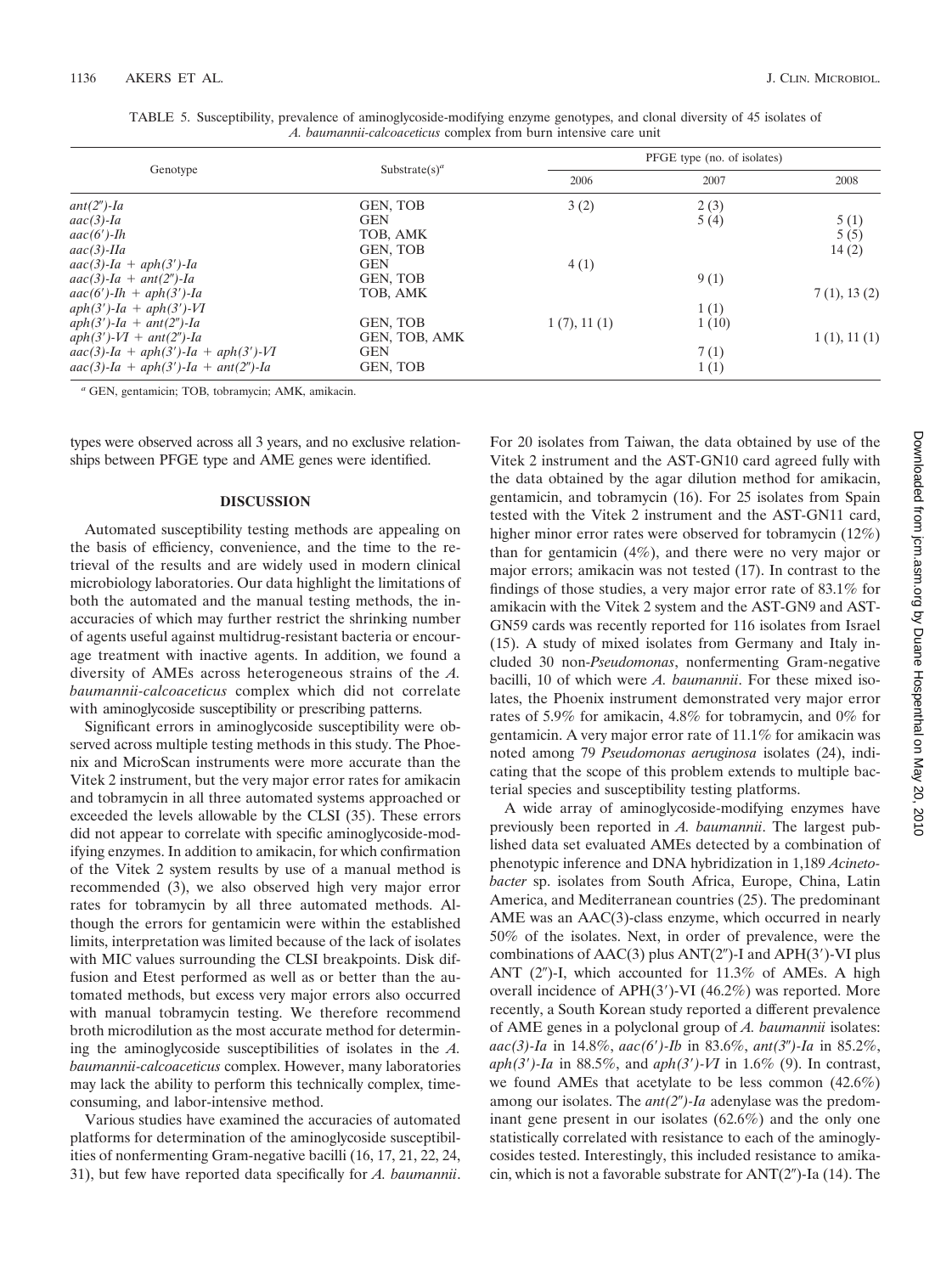next most common gene was *aph(3*-*)-Ia* (54.2%), for which kanamycin is a better substrate than gentamicin, tobramycin, or amikacin (30). This gene is thus of less clinical importance in the San Antonio Military Medical Center, where kanamycin is not used. The level of correlation between the PFGE type and the genotype was low, possibly due to the frequent importation of new strains into the San Antonio Military Medical Center (28).

We observed frequent disagreement between the predicted and the actual aminoglycoside phenotypes, with the phenotypes for only 8.4% being in full agreement. This suggests that other aminoglycoside resistance mechanisms known in this species, potentially including reduced permeability, efflux pumps, 16S rRNA methylation, and other modifying enzymes, may be active. We have previously found the multidrug efflux transporter AdeABC (known to extrude aminoglycosides) in 98% of our isolates (data not shown). Although broad-spectrum inhibitors of AMEs have been discovered and proposed for use in combination with aminoglycosides, following the paradigm of the beta-lactamase inhibitors (4), a therapeutic strategy addressing a single mechanism is unlikely to be successful without the concurrent inhibition of all active resistance mechanisms.

Antibiotic pressure has been correlated with the development of aminoglycoside resistance (7, 20). In our burn intensive care unit, where aminoglycoside resistance is prevalent, amikacin was used in greater quantities than gentamicin and tobramycin. While high rates of amikacin resistance in *Acinetobacter* may not be surprising, this did not reflect a convergence toward particular strains or aminoglycoside-modifying enzymes. Likewise, the incidence of tobramycin susceptibility increased over the 3-year period, despite the presence of tobramycininactivating AME genes in all of the susceptible isolates. In contrast, gentamicin resistance was nearly universal, even though it was the least-used aminoglycoside overall. These discrepancies suggest that aminoglycoside resistance in *A. baumannii* is mediated by complex and multifactorial mechanisms.

In conclusion, modern automated susceptibility testing platforms as well as manual methods are vulnerable to errors when isolates of *A. baumannii-calcoaceticus* complex are tested for their aminoglycoside susceptibilities, and the use of broth microdilution testing may be advisable to optimize the accuracy of the susceptibility testing results. Such errors may jeopardize clinical care by encouraging treatment with inactive agents or falsely restricting the available therapeutic options. These errors do not appear to be attributable to the AME genes carried by the organism. As in earlier reports, the composition of AME genes in contemporary isolates of the *A. baumanniicalcoaceticus* complex is diverse, but it appears to differ from that indicated in earlier reports. Aminoglycoside resistance at the San Antonio Military Medical Center does not appear to be caused by the clonal expansion of isolates containing characteristic AME genotypes, nor does aminoglycoside usage appear to be directly propelling resistance to this class among the *A. baumannii-calcoaceticus* complex isolates in the burn intensive care unit. For most isolates, the AME genotype was an inadequate predictor of the aminoglycoside phenotype, suggesting that a complex amalgam of multiple resistance mechanisms are operating simultaneously but have variable expression. Determining the relative contribution of multiple concurrent resistance mechanisms may improve our understanding of aminoglycoside resistance in the *Acinetobacter baumannii-calcoaceticus* complex.

### **ACKNOWLEDGMENTS**

We gratefully acknowledge support from the U.S. Armed Forces Health Surveillance Center (AFHSC) Division of Global Emerging Infections Surveillance and Response System (GEIS) Operations and the Infectious Diseases Clinical Research Program (IDCRP).

We thank Michel Simonet, University of Lille, for providing bacterial reference strains containing aminoglycoside-modifying enzymes.

The opinions or assertions contained herein are our private views and are not to be construed as official or reflecting the views of the U.S. Department of the Army, the U.S. Department of the Air Force, the U.S. Department of Defense, or the U.S. government.

#### **REFERENCES**

- 1. **Akers, K. S., K. Mende, H. C. Yun, D. R. Hospenthal, M. L. Beckius, X. Yu, and C. K. Murray.** 2009. Tetracycline susceptibility testing and resistance genes in isolates of *Acinetobacter baumannii-Acinetobacter calcoaceticus* complex from a U.S. military hospital. Antimicrob. Agents Chemother. **53:** 2693–2695.
- 2. **Becton Dickinson and Co.** 2008. Package insert. NMIC/ID-123 panel, refer-
- ence no. 448723. Becton Dickinson and Co., Franklin Lakes, NJ. 3. **bioMe´rieux.** 2008. Package insert. AST-GN25 Gram-negative susceptibility card, reference no. 22230. bioMérieux, Durham, NC.
- 4. **Boehr, D. D., K. A. Draker, K. Koteva, M. Bains, R. E. Hancock, and G. D. Wright.** 2003. Broad-spectrum peptide inhibitors of aminoglycoside antibiotic resistance enzymes. Chem. Biol. **10:**189–196.
- 5. **Boehr, D. D., I. F. Moore, and G. D. Wright.** 2005. Aminoglycoside resistance mechanisms, p. 85–100. *In* Frontiers in antimicrobial resistance: a tribute to Stuart B. Levy. ASM Press, Washington, DC.
- 6. **Boucher, H. W., G. H. Talbot, J. S. Bradley, J. E. Edwards, D. Gilbert, L. B. Rice, M. Scheld, B. Spellberg, and J. Bartlett.** 2009. Bad bugs, no drugs: no ESKAPE! An update from the Infectious Diseases Society of America. Clin. Infect. Dis. **48:**1–12.
- 7. **Buisson, Y., G. Tran Van Nhieu, L. Ginot, P. Bouvet, H. Schill, L. Driot, and M. Meyran.** 1990. Nosocomial outbreaks due to amikacin-resistant tobramycin-sensitive *Acinetobacter* species: correlation with amikacin usage. J. Hosp. Infect. **15:**83–93.
- 8. **CDC.** 2009. PulseNet protocols. CDC, Atlanta, GA. http://www.cdc.gov /PULSENET/protocols.htm. Accessed September 28, 2009.
- 9. **Cho, Y. J., D. C. Moon, J. S. Jin, C. H. Choi, Y. C. Lee, and J. C. Lee.** 2009. Genetic basis of resistance to aminoglycosides in *Acinetobacter* spp. and spread of *armA* in *Acinetobacter baumannii* sequence group 1 in Korean hospitals. Diagn. Microbiol. Infect. Dis. **64:**185–190.
- 10. **Davies, J., and G. D. Wright.** 1997. Bacterial resistance to aminoglycoside antibiotics. Trends Microbiol. **5:**234–240.
- 11. **Dellit, T. H., R. C. Owens, J. E. McGowan, Jr., D. N. Gerding, R. A. Weinstein, J. P. Burke, W. C. Huskins, D. L. Paterson, N. O. Fishman, C. F. Carpenter, P. J. Brennan, M. Billeter, and T. M. Hooton.** 2007. Infectious Diseases Society of America and the Society for Healthcare Epidemiology of America guidelines for developing an institutional program to enhance antimicrobial stewardship. Clin. Infect. Dis. **44:**159–177.
- 12. **Eliopoulos, G. M., and Clinical and Laboratory Standards Institute.** 2008. Development of in vitro susceptibility testing criteria and quality control parameters: approved guideline, 3rd ed. Clinical and Laboratory Standards Institute, Wayne, PA.
- 13. **Gales, A. C., A. O. Reis, and R. N. Jones.** 2001. Contemporary assessment of antimicrobial susceptibility testing methods for polymyxin B and colistin: review of available interpretative criteria and quality control guidelines. J. Clin. Microbiol. **39:**183–190.
- 14. **Gates, C. A., and D. B. Northrop.** 1988. Substrate specificities and structureactivity relationships for the nucleotidylation of antibiotics catalyzed by aminoglycoside nucleotidyltransferase 2"-I. Biochemistry 27:3820-3825.
- 15. **Gilad, J., and D. Schwartz.** 2008. Need for verification of imipenem (IPM), meropenem (MER) and amikacin (AK) VITEK-2 susceptibility results for *Acinetobacter baumannii* (Ab)?, abstr. D-284. Abstr. 46th Meet. Infect. Dis. Soc. Am.
- 16. **Hsieh, W. S., L. L. Sung, K. C. Tsai, and H. T. Ho.** 2009. Evaluation of the VITEK 2 cards for identification and antimicrobial susceptibility testing of non-glucose-fermenting Gram-negative bacilli. APMIS **117:**241–247.
- 17. **Joyanes, P., M. del Carmen Conejo, L. Martinez-Martinez, and E. J. Perea.** 2001. Evaluation of the VITEK 2 system for the identification and susceptibility testing of three species of nonfermenting gram-negative rods frequently isolated from clinical samples. J. Clin. Microbiol. **39:**3247–3253.
- 18. **Jung, S. K., J. K. Yu, K. G. Park, K. Han, Y. J. Park, S. Y. Kim, and Y.**